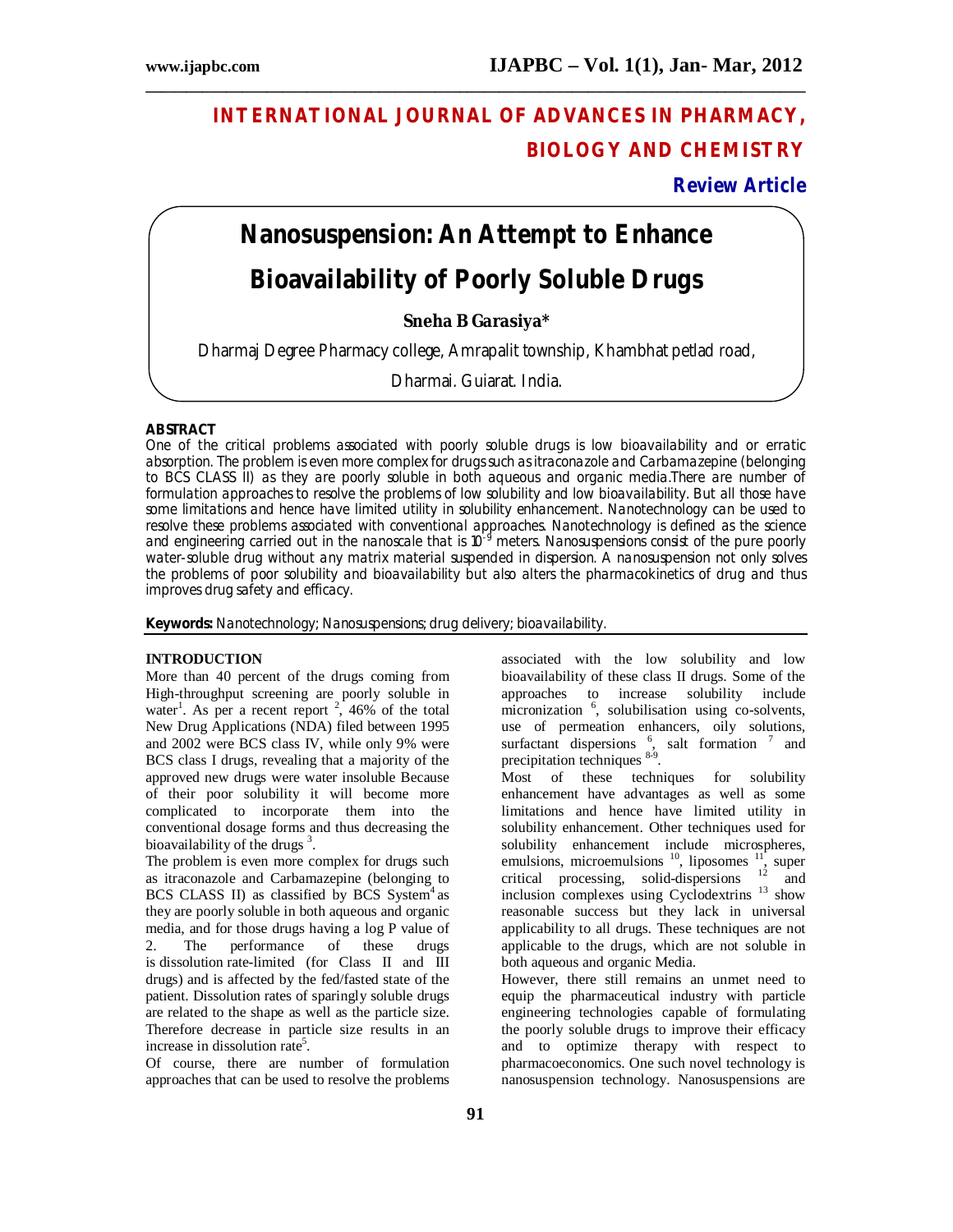sub-micron colloidal dispersions of nanosized drug<br>particles stabilized by surfactants  $14$ . particles stabilized by surfactants . Nanosuspensions consist of the poorly watersoluble drug without any matrix material suspended in dispersion <sup>15</sup>. These can be used to enhance the solubility of drugs that are poorly soluble in aqueous as well as lipid media. As a result of increased solubility, the rate of flooding of the active compound increases and the maximum plasma level is reached faster. This is one of the unique advantages that it has over other approaches for enhancing solubility. This approach is useful for molecules with poor solubility, poor permeability or both, which poses a significant challenge for the formulators. The reduced particle size renders the possibility of intravenous administration of poorly

soluble drugs without any blockade of the blood capillaries. The suspensions can also be lyophilised and into a solid matrix. Apart from these advantages it is also having the advantages of liquid formulations over others. In the present review is mainly focussing on the different methods of preparation, critical parameters and evaluation of the nanosuspension as well as pharmaceutical applications of nanosuspensions. Nanosuspensions differ from nanoparticles <sup>17</sup> which are polymeric colloidal carriers of drugs (Nanospheres and nanocapsules), and from solidlipid nanoparticles <sup>18</sup> (SLN), which are lipidic carriers of drug. The potential benefits of nanosuspension used via various routes of administration are described in **Table 1** <sup>19</sup> **.**

| <b>ROUTE OF ADMINISTRATION</b> | <b>POTENTIAL BENEFITS</b>     |  |
|--------------------------------|-------------------------------|--|
|                                | Rapid dissolution and         |  |
| Oral                           | High bioavailability<br>⋗     |  |
|                                | Reduced fed/fasted ratio<br>⋗ |  |
| Intravenous (I.V)              | Tissue targeting              |  |
|                                | Rapid dissolution<br>⋗        |  |
|                                | Longer<br>duration<br>⋗<br>οf |  |
|                                | retention<br>in<br>systemic   |  |
|                                | circulation                   |  |
| Ocular                         | Higher bioavailability        |  |
|                                | Less irritation<br>⋗          |  |
|                                | More consistent dosing<br>⋗   |  |
| Inhalation                     | Higher bioavailability<br>⋗   |  |
|                                | More consistent dosing<br>⋗   |  |
|                                | Higher bioavailability        |  |
| Subcutaneous/intramuscular     | Rapid onset<br>⋗              |  |
|                                | Reduced tissue irritation     |  |

| Table 1: Potential benefits of nanosuspension |  |
|-----------------------------------------------|--|
|-----------------------------------------------|--|

**\_\_\_\_\_\_\_\_\_\_\_\_\_\_\_\_\_\_\_\_\_\_\_\_\_\_\_\_\_\_\_\_\_\_\_\_\_\_\_\_\_\_\_\_\_\_\_\_\_\_\_\_\_\_\_\_\_\_\_\_\_\_\_\_\_\_\_\_\_\_\_\_\_\_\_\_\_\_\_\_\_\_**

#### **When to go for Nanosuspensions Approach<sup>20</sup>?**

Nanosuspension is preferred for the compounds that are insoluble in water (but are soluble in oil) with high log P value. Conventionally the drugs that are insoluble in water but soluble in oil phase system are formulated in liposome, emulsion systems but these lipidic formulation approaches

are not applicable to all drugs. In these cases nanosuspensions are preferred. Nanosuspension formulation approach is most suitable for the compounds with high log P value, high melting point and high dose.Figure1 shows selection criteria for formulation approach to enhance solubility of poorly soluble drugs.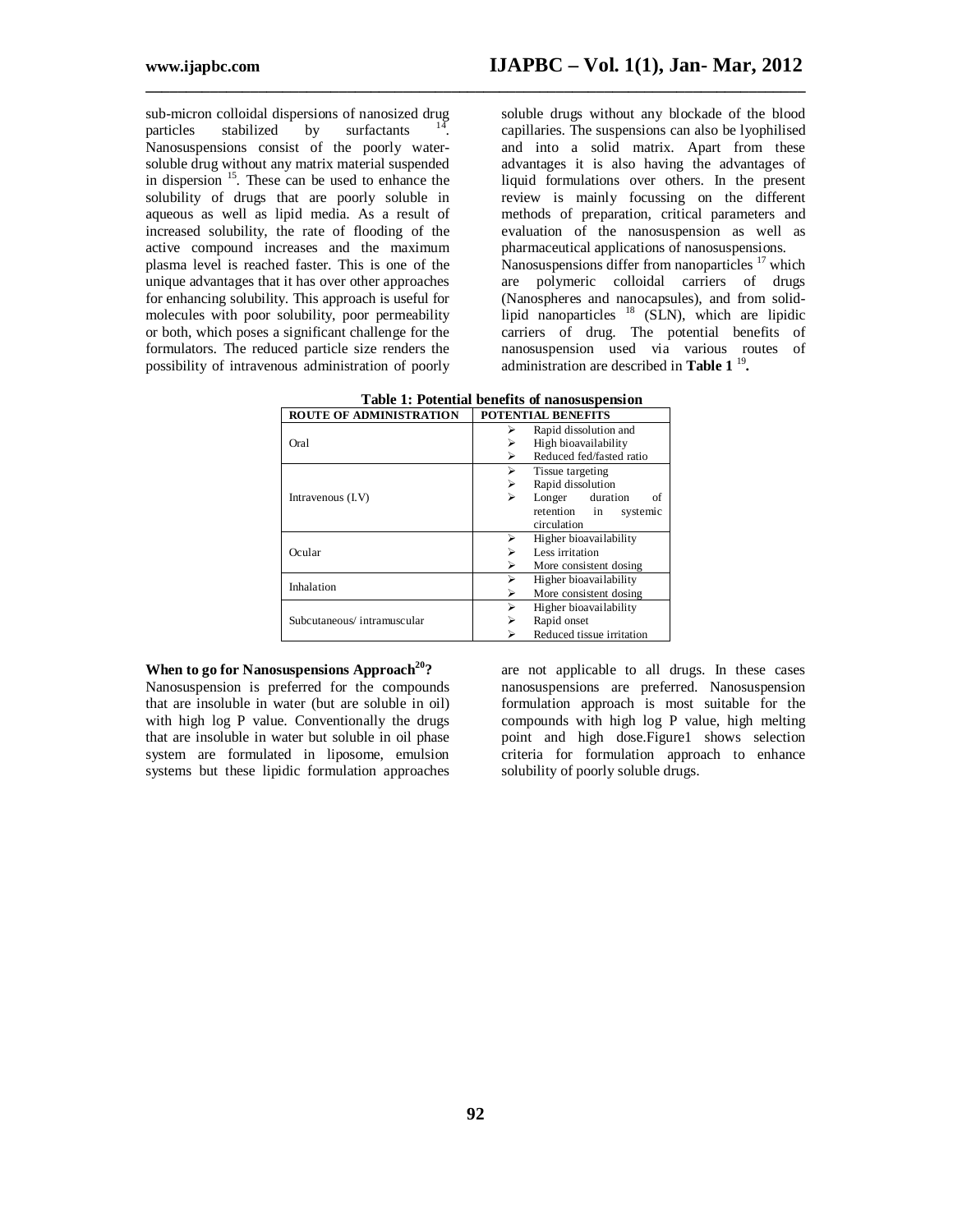

**\_\_\_\_\_\_\_\_\_\_\_\_\_\_\_\_\_\_\_\_\_\_\_\_\_\_\_\_\_\_\_\_\_\_\_\_\_\_\_\_\_\_\_\_\_\_\_\_\_\_\_\_\_\_\_\_\_\_\_\_\_\_\_\_\_\_\_\_\_\_\_\_\_\_\_\_\_\_\_\_\_\_**

**Fig. 1: The criteria for selection of various technologies to enhance solubility of poorly soluble drugs**

## **Methods of Preparation of Nanosuspensions<sup>19</sup>**

Preparation of nanosuspensions were reported to be a more cost effective and technically more simpler alternative than liposomes and other conventional colloidal drug carriers, particularly for poorly soluble drugs and yield a physically more stable product. The simplest method of preparation of nanosuspensions is micronization by colloid or jet milling 20, which improves the dissolution rate but is not having any effect on saturation solubility. Nanosuspension engineering processes currently used are preparation by precipitation, high pressure homogenization, emulsion and milling techniques. These techniques and the obtained compounds are summarized in **Table 2** and are briefly described in the following sections. Mainly there are two methods for preparation of nanosuspensions. The conventional methods of precipitation are called 'Bottom Up technology'. The 'Top Down Technologies' are the disintegration methods and are preferred over the precipitation methods. These include Media Milling (Nanocrystals), High Pressure Homogenization in water (Dissocubes), High Pressure Homogenization in nonaqueous media (Nanopure) and combination of Precipitation and High-Pressure Homogenization (Nanoedege). Few other techniques used for preparing

nanosuspensions are emulsion as templates, microemulsion as templates etc.

Precipitation: The most common method of precipitation used is anti solvent addition method in which the drug is dissolved in an organic solvent and this solution is mixed with a miscible antisolvent. Mixing processes vary considerably. Precipitation has also been coupled with high shear processing. The NANOEDGE process (is a registered trademark of Baxter International Inc. and its subsidiaries) relies on the precipitation of friable materials for subsequent fragmentation under conditions of high shear and/or thermal energy<sup>21</sup>.

This is accomplished by a combination of rapid precipitation and high-pressure homogenization. Rapid addition of a drug solution to an antisolvent leads to sudden super saturation of the mixed solution, and generation of fine crystalline or amorphous solids. Precipitation of an amorphous material may be favored at high super saturation when the solubility of the amorphous state is exceeded. The success of drug nanosuspensions prepared by precipitation techniques has been reported in some journals<sup>21-22</sup>.

| Technology     | Advantage                        | <b>Disadvantage</b>                                                        | Drug                        |
|----------------|----------------------------------|----------------------------------------------------------------------------|-----------------------------|
| Precipitation  | Simple process.                  | Growing of crystals needs to be limit by                                   | Carbanazepine <sup>23</sup> |
|                | Ease of scale up. Economical     | surfactant addition. Drug must be                                          | Cyclosporine <sup>24</sup>  |
|                | production.                      | soluble at least in one solvent.                                           | Grise of ulvin $^{25}$      |
| Emulsion       | High drug solubilization. Long   | Use of high amount of surfactant and                                       | Breviscapine <sup>26</sup>  |
| /Microemulsion | shelf life. Ease of manufacture. | stabilizers. Use of hazardous solvent in $\int$ Griseofulvin <sup>27</sup> |                             |
| template       |                                  | production.                                                                |                             |

**Table 2: Summary of the Nanosuspension Formation Technologies**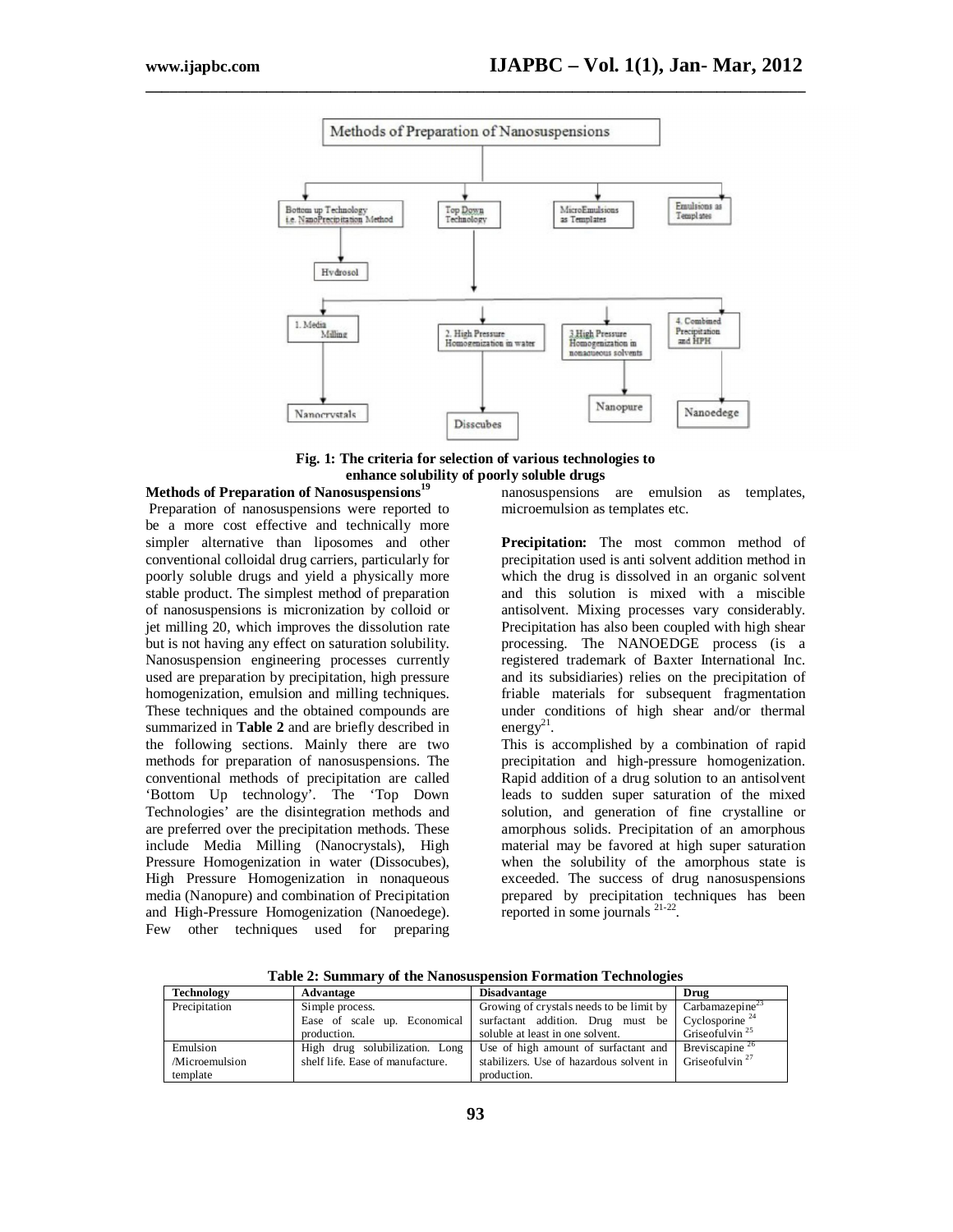| High<br>pressure<br>Homogenization | Applicable to most of the drugs<br>Very dilute as well as highly<br>concentrate nanosuspension can<br>be prepared. Aseptic production<br>possible.                                      | High number of homogenization cycles.<br>Drug should be in micronized state.<br>Possible contamination could occur<br>from metal ions coming off from the<br>walls. | Albendazole <sup>28</sup><br>Aphidicolin <sup>29</sup><br>Azithromycin <sup>30</sup><br>Fenofibrate $31$ |  |  |
|------------------------------------|-----------------------------------------------------------------------------------------------------------------------------------------------------------------------------------------|---------------------------------------------------------------------------------------------------------------------------------------------------------------------|----------------------------------------------------------------------------------------------------------|--|--|
| Milling methods                    |                                                                                                                                                                                         |                                                                                                                                                                     |                                                                                                          |  |  |
| Media milling                      | Applicable to the drugs that are<br>poorly soluble in both aqueous<br>and organic media. Little batch to<br>batch variation. High flexibility in<br>handling large quantities of drugs. | Time consuming. Difficult to scale up.<br>Prolonged milling may induce the<br>formation of amorphous & instability.                                                 | Cilostazol $32$                                                                                          |  |  |
| Dry Co-grinding                    | Easy process and no organic<br>solvent required. Require short<br>grinding time.                                                                                                        | Generation of residue of milling media.                                                                                                                             | Clarithromycin $33$                                                                                      |  |  |

**\_\_\_\_\_\_\_\_\_\_\_\_\_\_\_\_\_\_\_\_\_\_\_\_\_\_\_\_\_\_\_\_\_\_\_\_\_\_\_\_\_\_\_\_\_\_\_\_\_\_\_\_\_\_\_\_\_\_\_\_\_\_\_\_\_\_\_\_\_\_\_\_\_\_\_\_\_\_\_\_\_\_**

**Lipid Emulsion/Microemulsion Template:** Lipid emulsions as templates are applicable for drugs that are soluble in either volatile organic solvents or partially water miscible solvents. In this method the drug will be dissolved in the suitable organic solvent and then emulsified in aqueous phase using suitable surfactants. Then the organic solvent will be slowly evaporated under reduced pressure to form drug particles precipitating in the aqueous phase forming the aqueous suspension of the drug in the required particle size. Then the suspension formed can be diluted suitably to get nanosuspensions <sup>34</sup>. Moreover, microemulsions as templates can produce nanosuspensions. Microemulsions are thermodynamically stable and isotropically clear dispersions of two immiscible liquids such as oil and water stabilized by an interfacial film of surfactant and co-surfactant. The drug can be either loaded into the internal phase or the pre-formed microemulsion can be saturated with the drug by intimate mixing. Suitable dilution of the microemulsion yields the drug nanosuspension <sup>34</sup>. An example of this technique is the griseofulvin nanosuspension which is prepared by the microemulsion  $34$ . The advantages of lipid emulsions as templates for nanosuspension formation are that they easy to produce by controlling the emulsion droplet and easy for scaleup. However, the use of organic solvents affects the environment and large amounts of surfactant or stabilizer are required.

**High Pressure Homogenization:** It is the most widely used method for the preparation of the nanosuspensions of many poorly water soluble drugs 35-37. Different methods developed based on this principle for preparation of nanosuspensions are *Dissocubes, Nanopure, Nanoedge, Nanojet technology.* In the high pressure homogenization method, the suspension of a drug and surfactant is forced under pressure through a nanosized aperture valve of a high pressure homogenizer.

The principle of this method is based on cavitation in the aqueous phase. The particles cavitations forces are sufficiently high to convert the drug microparticles into nanoparticles. The concern with this method is the need for small sample particles before loading and the fact that many cycles of homogenization are required <sup>38-39</sup>.

## **Milling Techniques**

**Media milling:** Media milling is a further technique used to prepare nanosuspensions <sup>40</sup>. This patent-protected technology was developed by Liversidge et al. <sup>41</sup>. Formerly, the technology was owned by the company NanoSystems but recently it has been acquired by Elan Drug Delivery. In this technique, the nanosuspensions are produced using high-shear media mills or pearl mills. The media mill consists of a milling chamber, a milling shaft and a recirculation chamber. The drug nanoparticles are obtained by subjecting the drug to media milling. High energy and shear forces generated as a result of impaction of the milling media with the drug provide the necessary energy input to disintegrate the microparticulate drug into nanosized particles. The milling medium is usually composed of glass, zirconium oxide or highly cross-linked polystyrene resin. In batch mode, the time required to obtain dispersions with unimodal distribution profiles and mean diameters <200nm is 30–60 min. In the media milling process, the milling chamber is charged with the milling media, water or suitable buffer, drug and stabilizer. Then milling media or pearls are rotated at a very high shear rate.

**Dry Co-Grinding:** Recently, nanosuspensions can be obtained by dry milling techniques. Successful work in preparing stable nanosuspensions using dry-grinding of poorly soluble drugs with soluble polymers and copolymers after dispersing in a liquid media has been reported <sup>42</sup>.

Many soluble polymers and co-polymers such as PVP, polyethylene glycol (PEG), hydroxypropyl methylcellulose (HPMC) and cyclodextrin derivatives have been used <sup>43</sup>. Physicochemical properties and dissolution of poorly water soluble drugs were improved by co-grinding because of an improvement in the surface polarity and transformation from a crystalline to an amorphous drug <sup>44</sup>. Dry co-grinding can be carried out easily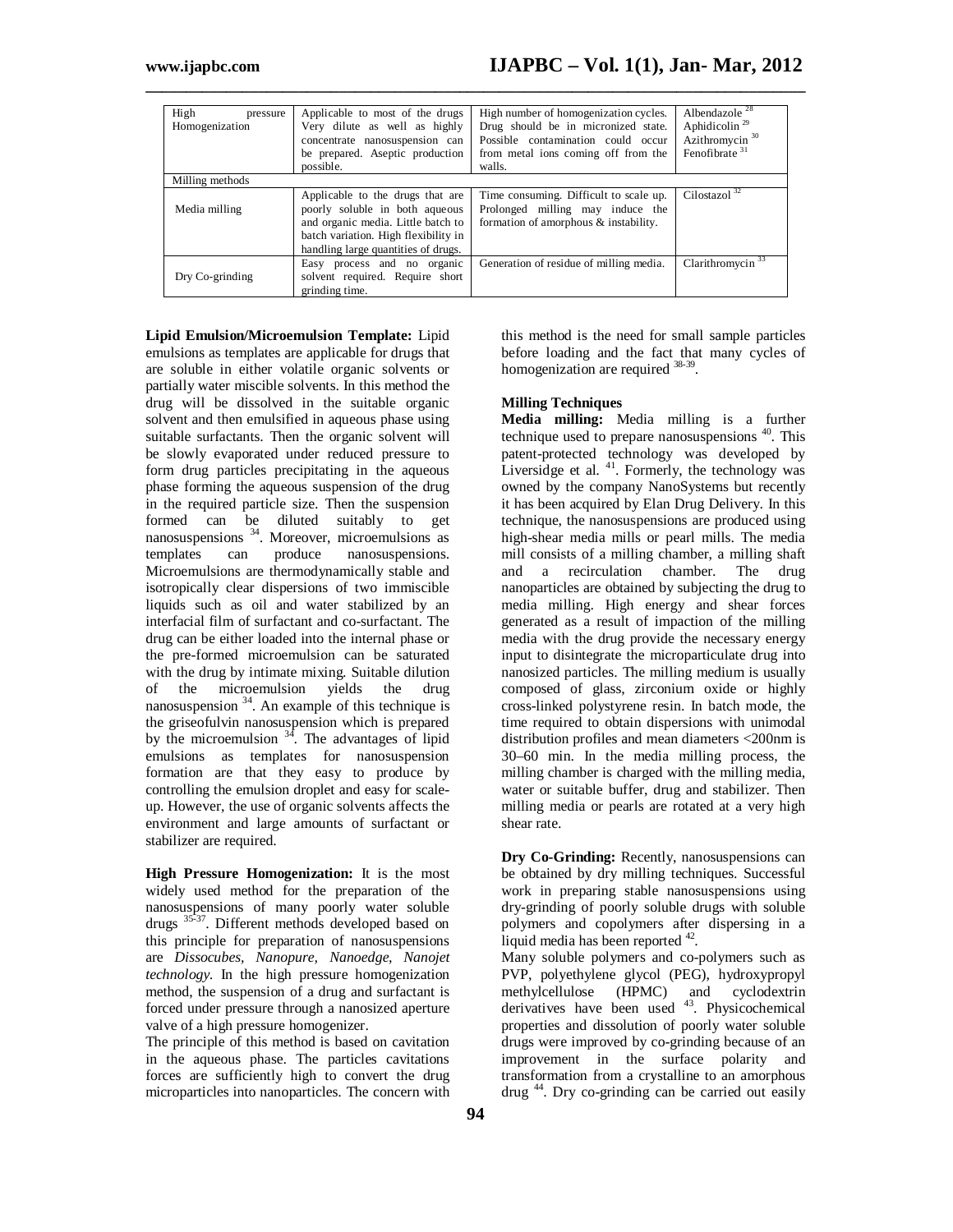and economically and can be conducted without organic solvents. The co-grinding technique can reduce particles to the submicron level and a stable.

**Physical, Chemical and Biological Properties of Nanosuspensions:** Nanosuspension formulation increases the saturation solubility as well as dissolution rate. Basically the saturation solubility is a compound specific constant which is temperature dependent. The saturation solubility also depends on the polymorphism of the drug as different polymorphs have different solubilities. It is also dependent on the particle size. This sizedepend encycomes only into effect for particles having a size below approximately 1 µm. Another marked property is the adhesiveness generally described for nanoparticles <sup>45</sup>.

As the particle size decreases the adhesive properties of the particles will be improved and thus improved oral delivery of poorly soluble drugs. Improved bioavailability, improved dose proportionality, reduced fed/fasted variability, reduced inter-subject variability and enhanced absorption rate (both human and animal data)<sup>46</sup> are some of the main effects observed on oral administration. These data have been acquired *in vivo* in animals but also in humans as reported by the company Nano Systems. A drastically remarkable report is that of the increase in bioavailability for danazole from 5 % (as macrosuspension) to 82% (as nanosuspension) <sup>46</sup>. The application of high pressures during the production of nanosuspensions was found to promote the amorphous state  $47$ . The degree of particle fineness and the fraction of amorphous particles in the nanosuspensions were found to be dependent on production pressure number of cycles of homogenisation and hardness of drug. The increase in the amorphous fraction leads to a further increase of the saturation solubility. The homogenization process (giving uniform particle size) was able to overcome Ostwald ripening <sup>48</sup> which means physical long-term stability as an aqueous suspension<sup>49</sup>. In oral drug administration, the bioavailability mainly depends upon the solubility of the drug, highly active compounds have failed in the past because their poor solubility has limited *in vivo* absorption and did not lead to effective therapeutic concentrations. As an example, Atovaquone is given orally three times 750 mg daily, because of the low absorption of only 10–15%. Oral administration of nanosuspensions can overcome this problem because of the high adhesiveness of drug particles sticking on biological surfaces and prolonging the absorption time.

**Evaluation of Nanosuspensions 50-51:** The characterisation of the nanosuspensions is also

similar to that of the suspensions such as colour, odour, presence of impurities and other important characteristics as mentioned below.

#### *In-Vitro* **Evaluations**

**\_\_\_\_\_\_\_\_\_\_\_\_\_\_\_\_\_\_\_\_\_\_\_\_\_\_\_\_\_\_\_\_\_\_\_\_\_\_\_\_\_\_\_\_\_\_\_\_\_\_\_\_\_\_\_\_\_\_\_\_\_\_\_\_\_\_\_\_\_\_\_\_\_\_\_\_\_\_\_\_\_\_**

- o **Particle size and size distribution**
- o **Particle charge (Zeta Potential)**
- o **Crystalline state and morphology**
- o **Saturation solubility and dissolution velocity**
- o **Stability**

#### *In-vivo* **evaluation**

#### *In-Vitro* **Evaluations**

**Particle size and size distribution:** It is the most important parameter in the evaluation of the suspensions as it is having the direct effect on the solubility and dissolution rate and the physical stability of the formulation. The mean particle size and the width of particle size can be determined by Photon Correlation Spectroscopy (PCS)  $52$ , laser diffraction and coulter current multisizer. Particle size and polydispersity index (PI) governs the saturation solubility, dissolution velocity and biological performance. PCS measures the particle size in the range of 3nm-3 um only. PI governs the physical stability of nanosuspension and should be as low as possible for long-term stability (Should be close to zero). LD measures volume size distribution and measures particles ranging from 0.05- 80µm upto 2000µm. Atomic Force Microscopy is used for visualization of particle shape  $53$ . For IV use, particles should be less than 5 µm, considering that the smallest size of the capillaries is 5-6 µm and hence a higher particle size can lead to capillary blockade and embolism.

- o **Particle charge (Zeta Potential):** The particle charge is of importance in the study of the stability of the suspensions. Usually the zeta potential of more than ±40mV will be considered to be required for the stabilisation of the dispersions. For electrostatically stabilized nanosuspension a minimum zeta potential of  $\pm 30$ mV is required and in case of combined steric and electrostatic stabilization it should be a minimum of  $\pm 20$ mV of zeta potential is required.
- o **Crystalline Sate and Particle Morphology:** It is of importance as there are chances of the polymorphism during the storage of the nanosuspensions. Hence it is necessary to study the crystal morphology of the drug in suspension. Differential Scanning Calorimetry (DSC) is most commonly used for such studies <sup>54</sup>. When nanosuspensions are prepared drug particles may get converted to amorphous form hence it is essential to measure the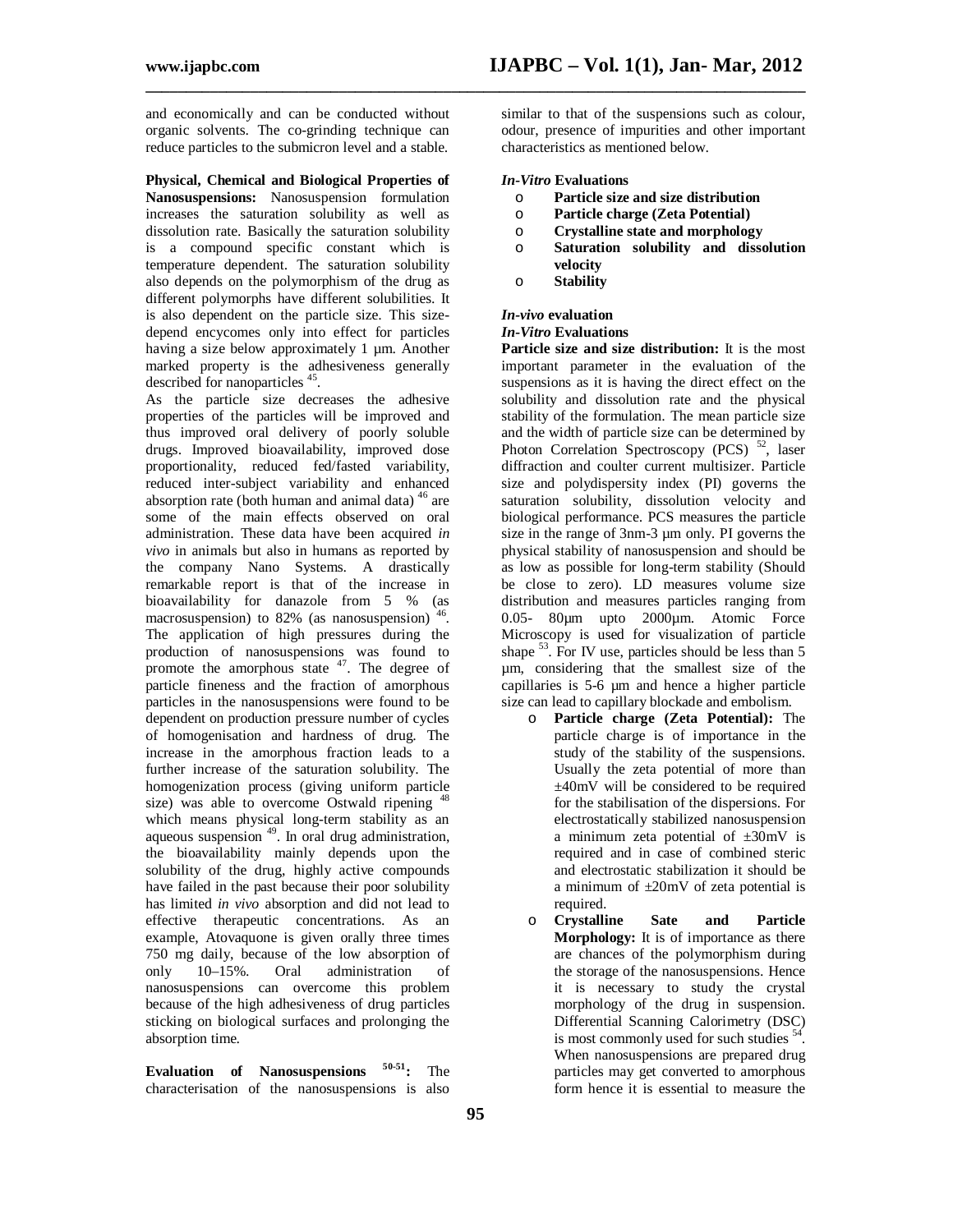**www.ijapbc.com IJAPBC – Vol. 1(1), Jan- Mar, 2012**

extent of amorphous drug generated during the production of nanosuspensions. The X-Ray Diffraction (XRD) is commonly used for determining change in crystallinity and the extent of the amorphous form of drug<sup>55</sup>.

- o **Saturation solubility and Dissolution Velocity:** The main advantage associated with the nanosuspensions is improved saturation solubility as well as dissolution velocity. These are studied in different physiological solutions at different pH. Kelvin equation and the Ostwald-Freundlich equations can explain increase in saturation solubility. Determination of these parameters is useful to assess *in vivo*  performance of the formulation.
- o **Stability of Nanosuspensions:** Stability of the suspensions is dependent on the particle size. As the particle size reduces to the nanosize the surface energy of the particles will be increased and they tend to agglomerate. So stabilizers are used which will decrease the chances of Ostwald ripening and improving the stability of the suspension by providing a steric or ionic barrier. Typical examples of stabilizers used in nanosuspensions are cellulosics, poloxamer, polysorbates, lecithin, polyoleate and povidones. Lecithin may be preferred in developing parenteral nanosuspensions 40.
- o *In vivo* **evaluation:** The *in vivo* evaluation of the nanosuspensions is specific to drug and route of administration. Most commonly the formulation was given by required route of administration and the plasma drug levels were estimated using HPLC-UV visible Spectrophotometry. Other parameters which are generally evaluated *in vivo are*
- Surface hydrophilicity/hydrophobicity (determines interaction with cells prior to phagocytosis)
- Adhesion properties
- Interaction with body proteins

#### **APPLICATIONS OF NANOSUSPENSIONS IN DRUG DELIVERY Oral drug delivery**

The oral route is the preferred route for drug delivery because of its numerous well-known advantages. The efficacy or performance of the orally administered drug generally depends on its<br>solubility and absorption through the absorption through the gastrointestinal tract. Hence, a drug candidate that

exhibit s poor aqueous solubility and / or dissolution rate limited absorption is believed to possess slow and/or highly variable oral bioavailability.

Danazol is poorly bioavailable gonadotropin inhibitor, showed a drastic improvement in bioavailability when administered as a bioavailability when administered as a nanosuspension as compared to the commercial danazol macrosuspension Danocrine. Danazol nanosuspension led to an absolute bioavailability of 82.3%, where as the marketed danazol suspension Danocrine was  $5.2\%$  bioavailable<sup>52</sup>.

#### **Parentral drug delivery**

**\_\_\_\_\_\_\_\_\_\_\_\_\_\_\_\_\_\_\_\_\_\_\_\_\_\_\_\_\_\_\_\_\_\_\_\_\_\_\_\_\_\_\_\_\_\_\_\_\_\_\_\_\_\_\_\_\_\_\_\_\_\_\_\_\_\_\_\_\_\_\_\_\_\_\_\_\_\_\_\_\_\_**

From the formulation perspective, nanosuspensions meet almost all the requirements of an ideal drug delivery system for the parentral route. Since the drug particles are directly nanosized, it becomes easy to process almost all drugs for parentral administration.Hence, nanosuspensions enable significant improvement in the parentrally tolerable dose of the drug, leading to a reduction in the cost of the therapy and also improved therapeutic performance.

The maximum tolerable dose of paclitaxel nanosuspension was found to be three times higher than the currently marketed Taxol, which uses Cremophore EL and ethanol to solubilize the  $d$ rug $^{53}$ .

## **Ocular drug delivery**

Nanosuspension can also be used for the drugs that exhibit poor solubility in lachrymal secretions. To achieve sustained release of the drug for a stipulated time period, nanosuspension can be incorporated in a suitable hydrogel base or mucoadhesive base or even in ocular inserts. The designed polymeric nanosuspensions revealed superior in-vivo activity over the existing marketed formulations and could sustain drug release for twenty four hours<sup>54</sup> .

#### **Pulmonary drug delivery**

Nanosuspension can be used for delivering drugs that exhibit poor solubility in pulmonary secretions. Currently such drugs are delivered as suspension aerosol or as dry powder inhalers. The drugs used in suspension aerosols and dry powder inhalers have micron size particle. Budesonide is poorly water -soluble corticosteroid, has been success fully formulated as a nanosuspension for pulmonary delivery<sup>55</sup>.

#### **Targeted drug delivery**

Nanosuspension can be used for targeted deliver as their surface properties & changing of the stabilizer can easily alter in vivo behavior. Their versatility and ease of scale up and commercial production enables the development of commercially viable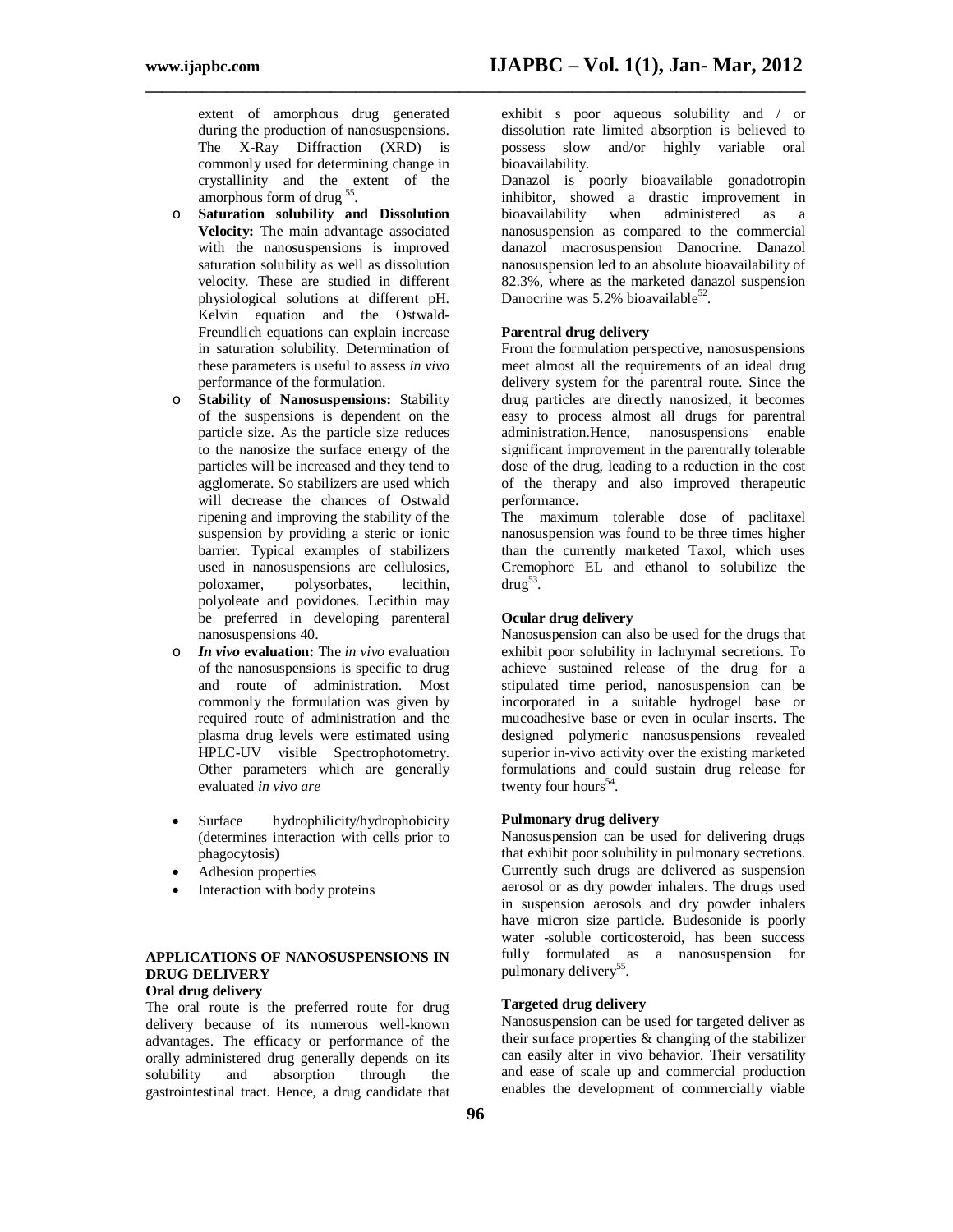**\_\_\_\_\_\_\_\_\_\_\_\_\_\_\_\_\_\_\_\_\_\_\_\_\_\_\_\_\_\_\_\_\_\_\_\_\_\_\_\_\_\_\_\_\_\_\_\_\_\_\_\_\_\_\_\_\_\_\_\_\_\_\_\_\_\_\_\_\_\_\_\_\_\_\_\_\_\_\_\_\_\_**

nanosuspensions for targeted drug delivery. Kayser developed the formulation of aphidicolin as a nanosuspension to improve the drug targeting effect against Leishmania-infected macrophages, and stated that aphidicolin was highly active at a concentration in the microgram range<sup>56</sup>.

#### **CONCLUSION**

Poor aqueous solubility is rapidly becoming the leading hurdle for formulation scientists working on drug delivery of various drug compounds and leads to employment of novel formulation technologies.The use of drug nanosuspension is a universal formulation approach to increase the therapeutic performance of these drugs in any route of administration. Almost any drug can be reduced in size to the nanometer range. Production techniques such as media milling and high pressure homogenization have been successfully employed for large-scale production of nanosuspensions. The advances in production methodologies using emulsions or micro emulsions as templates have provided still simpler approaches for production but with limitations. Further investigation in this regard is still essential.

#### **REFERENCES**

- 1. Lipinski C. Poor aqueous solubility- an industry wide problem in drug discovery. Am.pharm.Rev.2002;5: 82-85.
- 2. Clewlow PJ: Survival of the smartest. Scrip′s Target world drug delivery news, 2004; 35:316-323
- 3. Elaine ML, Gary G L, and Eugene RC: Nanosizing: A formulation approach for poorly water-soluble compounds. Eur J Pharm Sci, 2003; 18:113-120.
- 4. The BCS Guidance from FDA, "Waiver of In-vivo Bioavailability and Bioequivalence Studies for Immediate Release Solid Oral Dosage Forms Based on a Biopharmaceutics Classification<br>System." Available from: Available from: http://www.fda.gov/downloads/Drugs/Gui danceComplianceRegulatoryInformation/ Guidances/ucm070246 [last accessed on 2010 April 10].
- 5. Mitra Mosharraf, Christer Nystrom. The effect of particle size and shape on the surface specific dissolution rate of microsized practically insoluble drugs. Int.J. Pharm.1995; 122:35-47.
- 6. Wong SM, Kellaway IW, Murdan S: Enhancement of the dissolution rate and oral absorption of a poorly water soluble drug by formation of surfactant-containing microparticles. Int J Pharm, 2006; 317:61- 68.
- 7. Parikh RK, Manusun SN, Gohel MC. And Soniwala MM: Dissolution enhancement of Nimesulide using complexation and salt formation techniques. Indian drugs. 2005; 42(3):149-154..
- 8. Marazban S, Judith B, Xiaoxia C, Steve S, Robert OW, and Keith PJ: Enhanced drug dissolution using evaporative precipitation into aqueous solution. Int J Pharm, 2002; 243, 17-31.
- 9. True LR, Ian BG, James EH, Kevin LF, Clindy AC, Chritoper JT et.al: Development and characterization of a scalable controlled precipitation process to enhance the dissolution of poorly soluble drugs. Pharm Res, 2004; 21(11): 2048- 2057.
- 10. Jadhav KR, Shaikh IM, Ambade KW, Kadam VJ: Applications of microemulsion based drug delivery system. Cur Dr Delivery, 2006; 3(3): 267- 273.
- 11. Riaz M: Stability and uses of liposomes. Pak Pharm Sci, 1995; 8(2): 69-79.
- 12. Christian L and Jennifer D: Improving drug solubility for oral delivery using solid dispersions. Eur J Pharm Biopharm, 2000; 50(1): 47-60.
- 13. Challa R, Ahuja A, Ali J, Khar R: Cyclodextrins in Drug Delivery: An Updated Review. AAPS PharmSciTech, 2005; 06(02): E329-E357.
- 14. Barret ER: Nanosuspensions in drug delivery. Nat rev, 2004 ;( 3): 785-796.
- 15. R H Muller, Gohla S, Dingler A, Schneppe T: Large-scale production of solid-lipid nanoparticles (SLN) and nanosuspension (Dissocubes). In D.Wise (Ed.) Handbook of pharmaceutical controlled release technology, 2000; 359- 375.
- 16. Vyas SP, Khar RK. Targeted and Controlled Drug Delivery, Novel Carrier Systems. 1st ed. New Delhi: CBS Publishers; 2002; 173–247.
- 17. Shobha R, Hiremath R and Hota A: Nanoparticles as drug delivery systems. Ind J Pharm Sci, 1999; 61(2): 69-75.
- 18. Cornelia MK, Muller RH: Drug nanocrystals of poorly soluble drugs produced by high-pressure homogenisation. Eur J Pharm Biopharm, 2006; 62: 3–16.
- 19. Banavath H, Sivarama R K, Md. Tahir Ansari, Md. Sajid Ali and Pattnaik G, Nanosuspension: an attempt to enhance bioavailability of poorly soluble drugs.Int J Pharm Sci & Res, 2010;1(9):1-11.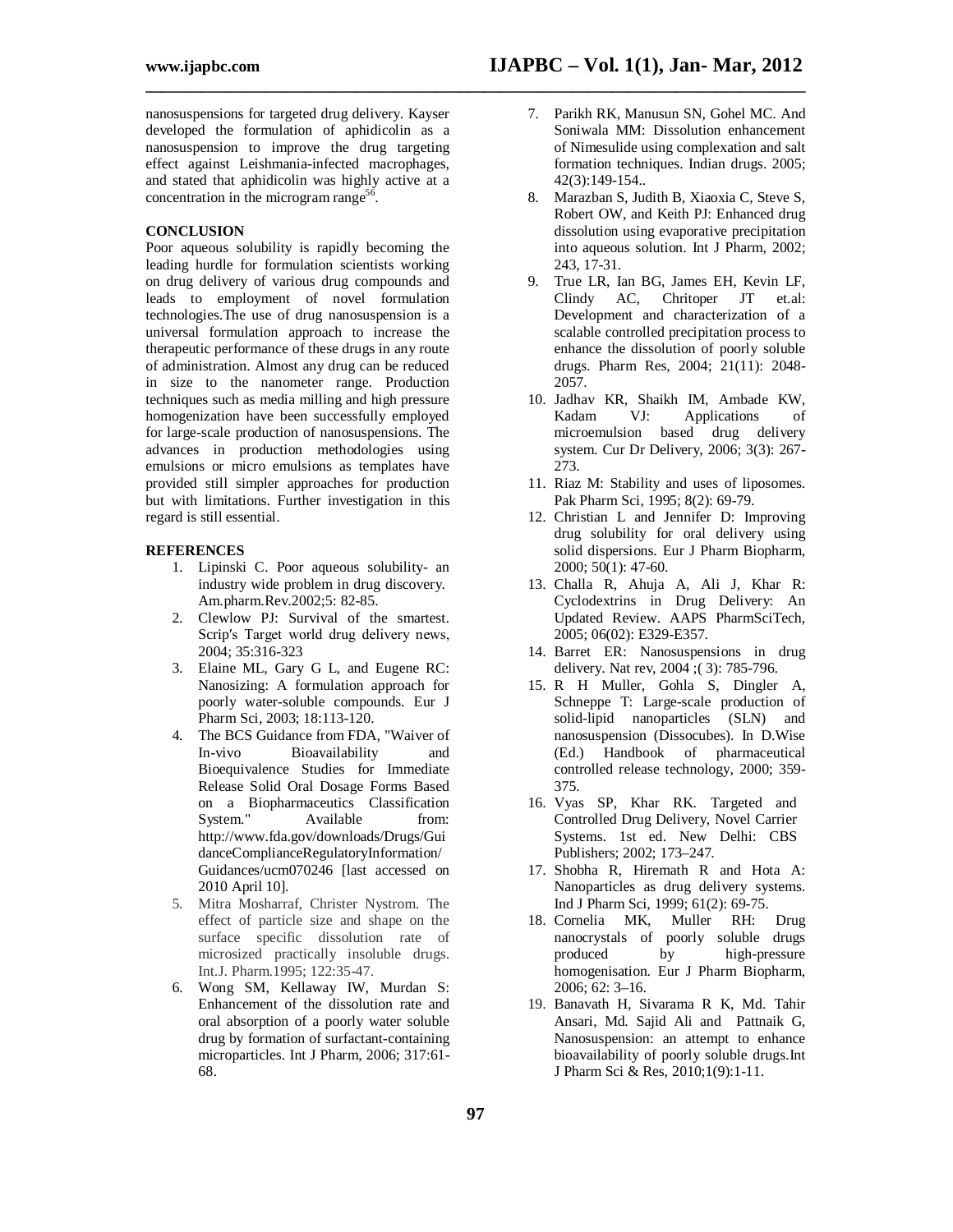20. Nagaraju. P, Krishnachaithanya. K, Srinivas. V.D.N and Padma. S.V.N, Nanosuspensions: A Promising Drug Delivery Systems, Int J Pharm.Sci. Nano.2010;2(4):679-684

**\_\_\_\_\_\_\_\_\_\_\_\_\_\_\_\_\_\_\_\_\_\_\_\_\_\_\_\_\_\_\_\_\_\_\_\_\_\_\_\_\_\_\_\_\_\_\_\_\_\_\_\_\_\_\_\_\_\_\_\_\_\_\_\_\_\_\_\_\_\_\_\_\_\_\_\_\_\_\_\_\_\_**

- 21. Kipp JE, Wong JC, Doty MJ and Rebbeck CL: Microprecipitation method for preparing submicron suspensions. US Patent no. 6,607,784 2003.
- 22. Zhang X, Xia Q and Gu N: Preparation of all-trans retinoic acid nanosuspensions using a modified precipitation method. Drug Dev Ind Pharm, 2006; 32, 857-63.
- 23. Marazban S, Judith B, Xiaoxia C, Steve S, Robert OW, and Keith PJ: Enhanced drug dissolution using evaporative precipitation into aqueous solution. Int J Pharm, 2002; 243, 17-31.
- 24. Xiaoxia C, Timothy JY, Marazban S, Robert OW and Keith PJ: Preparation of<br>cyclosporine a nanoparticles by cyclosporine a nanoparticles evaporative precipitation into aqueous solution. Int J Pharm, 2002; 242, 3-14.
- 25. Zohra Z, Souad S, Hatem F: Preparation and characterization of poly-εcarprolactone nanoparticles containing griseofulvin. Int J Pharm, 2005; 294,261- 7.
- 26. She ZY, Ke X, Ping QN, Xu BH and Chen LL: Preparation of breviscapine nanosuspension and its pharmacokinetic behavior in rats. Chin J Nat Med, 2007; 5, 50-5.
- 27. Michele T, Marina G, Maria EC and Silvia M: Preparation of griseofulvin nanoparticles from water-dilutable microemulsions. Int J Pharm, 2003; 254, 235-42.
- 28. Pavan KM, Madhusudan RY, Shashank A: Improved bioavailability of albendazole following oral administration of nanosuspension in rats. Curr Nano sci, 2007; 3, 191-4.
- 29. Kayser O: Nanosuspensions for the formulation of aphidicolin to improve drug targeting effects against Leishmania infected macrophages. Int J Pharm, 2000; 196, 253-6
- 30. Zhang D, Tan T, Gao L, Zhao W and Wang P: Preparation of azithromycin nanosuspensions by high pressure homogenization and its physicochemical characteristics studies. Drug Dev Ind Pharm, 2007; 33, 569-75.
- 31. Hanafy A, Spahn LH, Vergnault G, Grenier P, Grozdanis MT, Lenhardt T: Pharmacokinetic evaluation of oral fenofibrate nanosuspension and SLN in comparison to conventional suspensions

of micronized drug. Adv Drug Del Rev, 2007; 59, 419-26

- 32. Jun-ichi J, Naoki K, Masateru M, Keigo Y, Tadashi M, Masaaki O et.al: Effect of particle size reduction on dissolution and oral absorption of a poorly water-soluble drug, cilostazol, in beagle dogs. J Control Release 2006; 111, 56-64.
- 33. Etsuo Y, Shinichi K, Shuei M, Shigeo Y, Toshio O, Keiji Y: Physicochemical properties of amorphous clarithromycin obtained by grinding andspray drying. Eur J Pharm Sci, 1999; 7, 331-8.
- 34. Patravale VB, Date AA and Kulkarni RM: Nanosuspension: a promising drug delivery strategy. J Pharm Pharmacology, 2004; 56, 827-40.
- 35. Jacobs C, Kayser O and Müller RH: Production and characterization of mucoadhesive nanosuspensions for the formulation of bupravaquone. Int J Pharm, 2001; 214, 3-7
- 36. Müller RH and Jacobs C: Buparvaquone mucoadhesive nanosuspension: preparation, optimization and long-term stability. Int J Pharm, 2002; 237, 151- 61
- 37. Moschwitzer J, Achleitner G, Promper H, Muller RH: Development of an intravenously injectable chemically stable aqueous omeprazole formulation using nanosuspension technology. Eur J Pharm Biopharm, 2004; 58, 615-19.
- 38. Norbert R and Bernd WM: Dissolution rate enhancement by in situ micronization of poorly water soluble drugs. Pharm Res, 2002; 19, 1894-900.
- 39. Hartwig S, Norbert R, Bernd WM: In situ micronization of disodium cromoglycate for pulmonary delivery. Eur J Pharm Biopharm, 2003; 55, 173-80.
- 40. Tejal S, Dharmesh P, Jayshukh H and Avani FA: Nanosuspensions as a drug delivery system: A comprehensive review. Drug Deliv Tech, 2007; 7, 42-53
- 41. Gary GL, Phil C: Drug particle size reduction for decreasing gastric irritancy and enhancing absorption of naproxen in rats. Int J Pharm, 1995; 125, 309-13
- 42. Wongmekiat A, Tozuka Y, Oguchi T and Yamamoto K: Formation of fine drug particles by co-grinding with cyclodextrin. I. the use of β-cyclodextrin anhydrate and hydrate. Pharm Res, 2002; 19,
- 43. Sugimoto M, Okagaki T, Narisawa S, Koida Y and Nakajima K: Improvement of dissolution characteristics and bioavailability of poorly water-soluble drugs by novel co-grinding method using